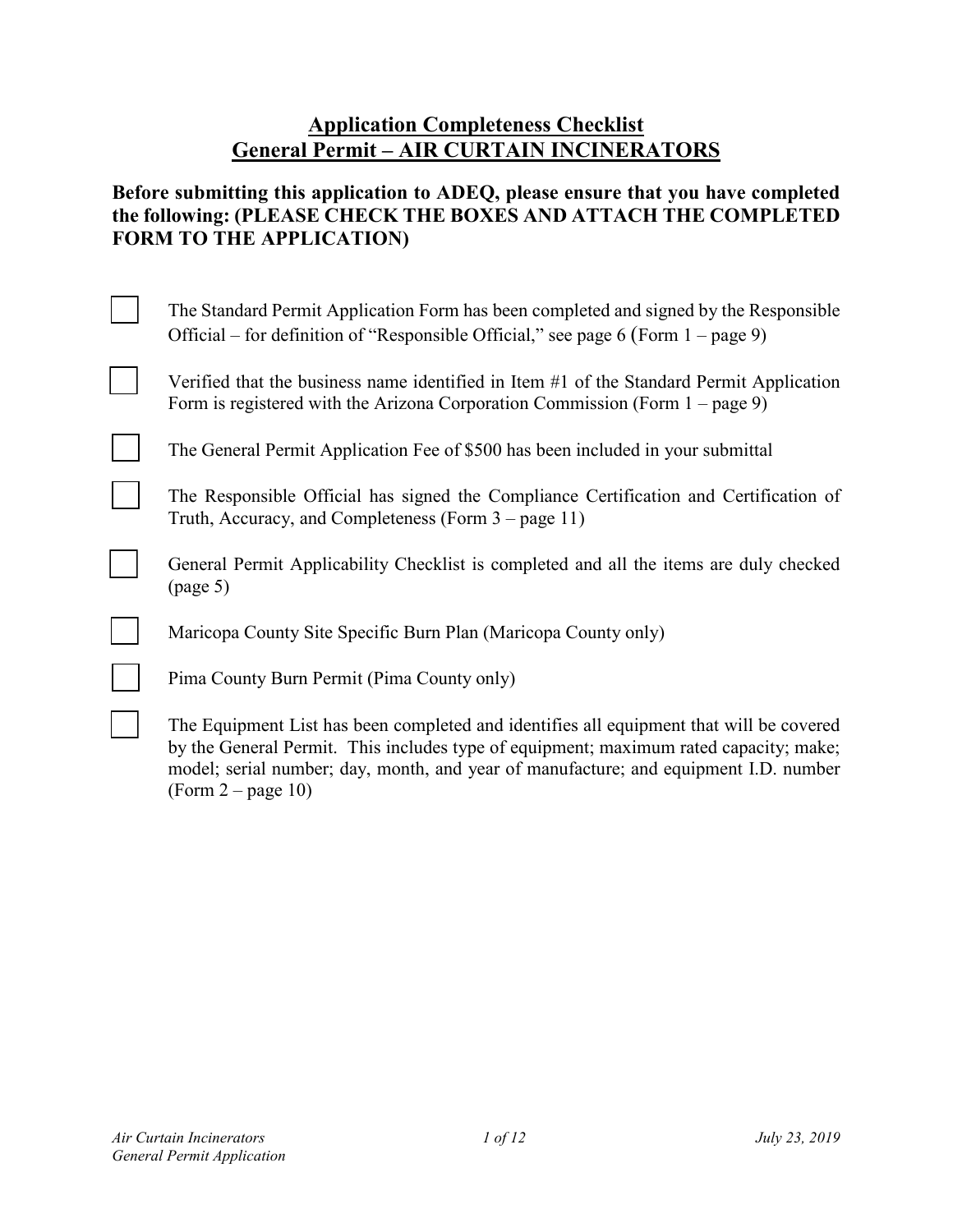# **APPLICATION PACKET**

# **FOR**

## **AIR CURTAIN INCINERATORS**

## **GENERAL PERMIT**



# **Arizona Department of Environmental Quality**

## **Air Quality Division**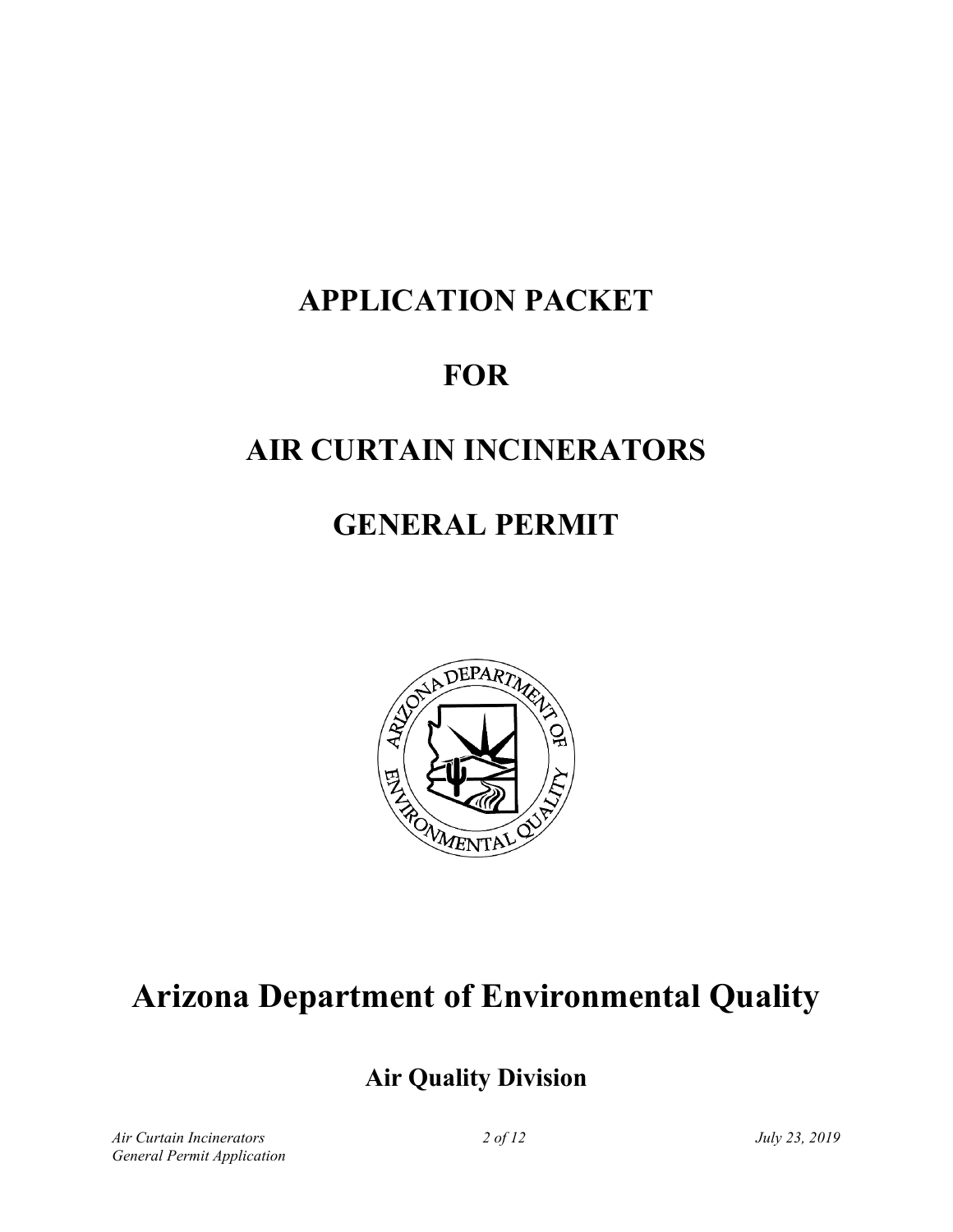## **TABLE OF CONTENTS**

| Form 3: | Compliance Certification/Certification of Truth, Accuracy, and Completeness  11 |  |
|---------|---------------------------------------------------------------------------------|--|
|         |                                                                                 |  |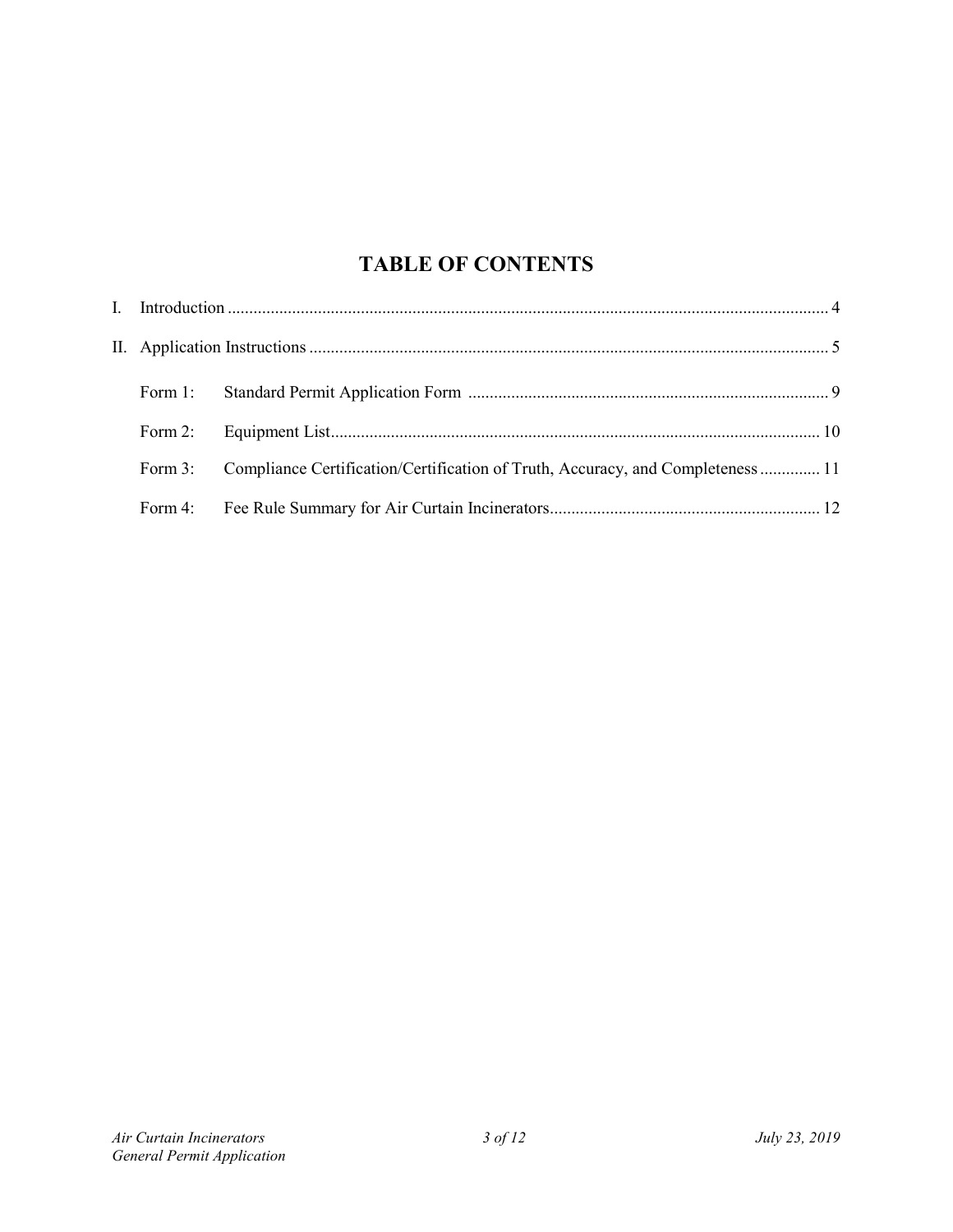#### **I. INTRODUCTION**

This application has been developed specifically for applicants pursuing coverage under the Air Curtain Incinerators General Permit in lieu of an individual permit. To expedite the processing of an air quality control permit application, the Arizona Department of Environmental Quality (ADEQ) has created a general permit for air curtain incinerators.

This application packet assists the applicant in the submittal of information that is required to process their application for an air quality control permit. Applicants wishing to obtain an Air Curtain Incinerators General Permit shall apply to ADEQ, except for facilities solely located on an Indian Reservation or in Pima, Pinal, or Maricopa Counties, for which, the local air quality agency will process the air quality permit application. However, if the facility located on an Indian Reservation or in Pima, Pinal, or Maricopa Counties will be moved within the state, the applicant shall apply to ADEQ. If the applicant has any questions regarding jurisdictional issues, please contact the appropriate agency at the phone number below:

> **ADEQ:** 1-800-234-5677 ext 771-2337 **Maricopa County:** (602) 506-6094 **Pima County:** (520) 243-7400 **Pinal County:** (520) 866-6929

#### **1. APPLICABILITY**

The Air Curtain Incinerators General Permit, hereafter referred to as General Permit, covers the following air curtain incinerators that are subject to Federal New Source Performance Standards (NSPS).

- 1. The maximum daily quantity to be handled by air curtain incinerator is 35 tons/day, and
- 2. The air curtain incinerator is used to burn only the following materials:
	- a. 100 percent wood waste
	- b. 100 percent clean lumber.
	- c. 100 percent yard waste.
	- d. 100 percent mixture of only wood waste, clean lumber, and/or yard waste.

#### **2. COVERAGE**

Stationary sources wishing to obtain coverage under this General Permit will be required to apply to the ADEQ, except for stationary sources that will be solely located in one of the following counties: Maricopa, Pima or Pinal. These stationary sources will be required to obtain coverage under this General Permit from the respective air quality agency.

Portable sources wishing to obtain coverage under this General Permit will be required to apply to the ADEQ. However, if the portable source will operate for the term of this General Permit in Maricopa, Pima or Pinal County, the facility should contact the respective air quality agency to obtain an appropriate air quality permit.

#### **3. PERMIT ISSUANCE TIME FRAME**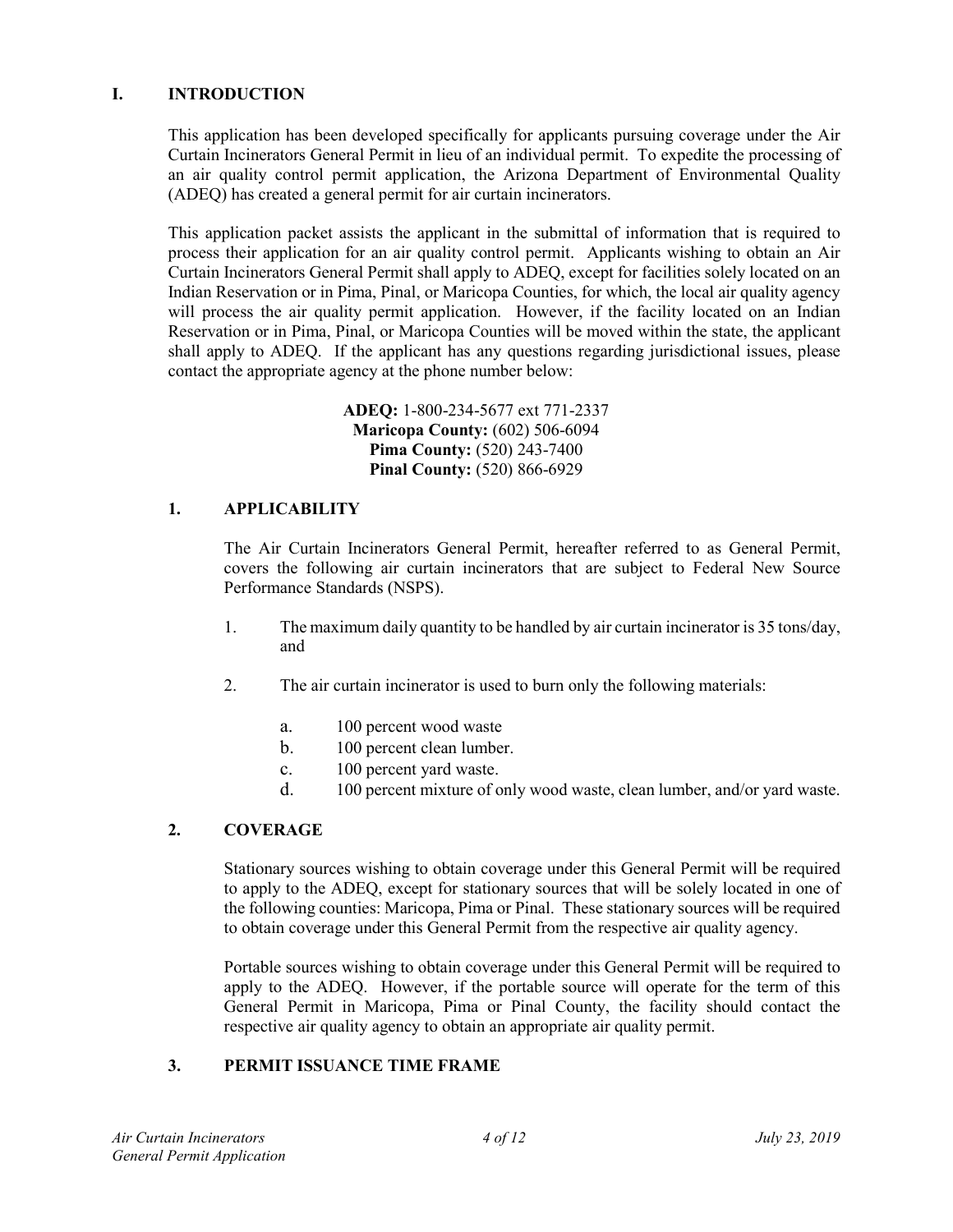According to Arizona Administrative Code (A.A.C.) R18-1-525, ADEQ has 21 business days to determine if the submitted general permit application is complete. Once the application is determined to be complete, the Department has 103 business days to make a licensing decision on the application. The Department, upon the determination that additional information is needed, can suspend the counting of the days. In such a case, a letter will be sent to the applicant informing them that the counting of days has been suspended, and will also specify what additional information is necessary to continue processing the application.

#### . **II. APPLICATION INSTRUCTIONS**

This section of the application packet helps the applicant assemble a complete application, complete a compliance plan/certification, and submit all information in a manner that will expedite the application review.

ADEQ recognizes that air curtain incinerators, in general, move frequently. The information provided in the application should reflect the current situation.

Please read all sections of this application packet very carefully. Provide all information requested. The final application submitted should include all the forms in the application packet and any attachments necessary to submit the information (i.e. map, plot plan, etc.). Make additional copies of the forms as necessary to be sure that all information is included.

#### **STEP 1: PERMIT APPLICABILITY VERIFICATION**

#### **General Permit Applicability**

**1.** Was the air curtain incinerator manufactured after December 9, 2004, or modified on or after June 16, 2006?

 $\Box$  YES  $\Box$  NO

**If the answer is NO**, this facility does not qualify for coverage under the general permit and must obtain an individual permit.

**If the answer is YES**, proceed to Question B.

**2.** Will the air curtain incinerator have a maximum throughput greater than 35 tons per day?

|--|--|

**If the answer is YES**, this facility does not qualify for coverage under the general permit and must obtain an individual permit. **If the answer is NO**, proceed to Question C.

- **3.** Will the air curtain incinerator be used to burn only the following material?
	- 1. 100 percent wood waste
	- 2. 100 percent clean lumber.
	- 3. 100 percent yard waste.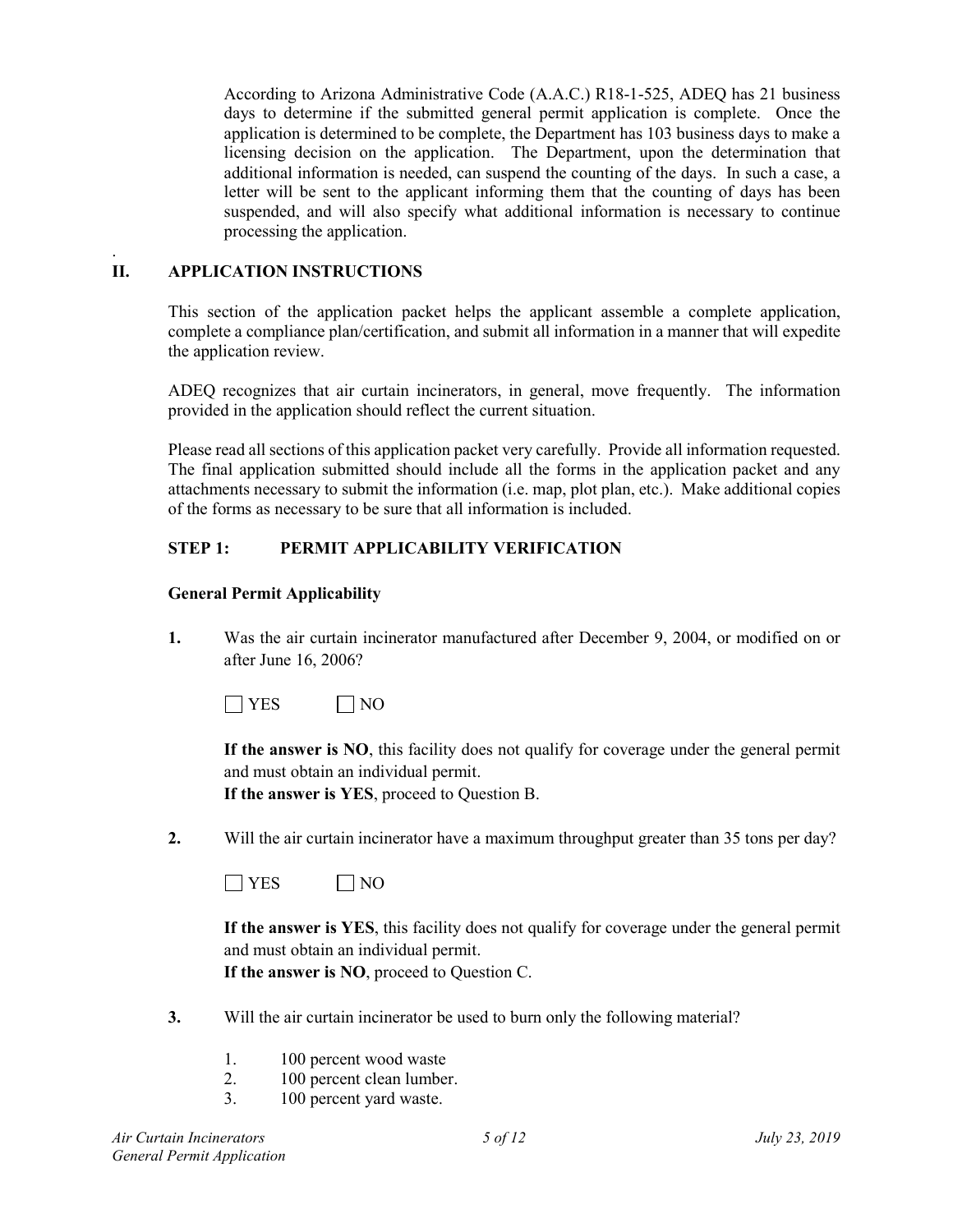|  |  | 100 percent mixture of only wood waste, clean lumber, and/or yard waste. |  |
|--|--|--------------------------------------------------------------------------|--|
|  |  |                                                                          |  |

| ⌒<br>. <i>.</i> .<br>- |
|------------------------|
|------------------------|

**If the answer is YES**, this facility qualifies for coverage under the general permit. **If the answer is NO**, this facility does not qualify for coverage under the general permit and must obtain an individual permit.

**4.** Will the Air Curtain Incinerator be operated in Maricopa County?

**If the answer is NO**, skip to Question 6.

**5.** Has the Permittee obtained an approved site-specific burn plan from Maricopa County?

| . <i>.</i> . |  |
|--------------|--|
|--------------|--|

**If the answer is NO**, the facility is not authorized to operate in Maricopa County under until they obtain a site-specific burn plan and submit it to ADEQ.

**6.** Will the air curtain incinerator be operated in Pima County?

|  | - |
|--|---|
|--|---|

**If the answer is YES**, Proceed to Question 7.

**7.** Has the permittee obtained an open burn permit from Pima County?

 $\Box$  YES  $\Box$  NO

**If the answer is NO**, this source is not authorized to operate in Pima County under this general permit until they obtain a Pima County Open Burn Permit and submit it to ADEQ.

#### **STEP 2: STANDARD APPLICATION FORM**

A.A.C. R18-2-304 requires applicants to submit the Standard Application Form. The first step in fulfilling the submittal requirements for coverage under the General Permit is properly completing FORM 1 "STANDARD APPLICATION FORM." Instructions are as follows:

- 1. Items #1 through #4: Complete Permit to be issued to, Mailing Address, Previous Company Name (if applicable), Name of Owner/Principals and Phone, Fax and E-mail of Owner/Principals.
- 2. Item #5: Enter name of Owner's Agent if another individual/company will be submitting the general permit application on the owner's behalf.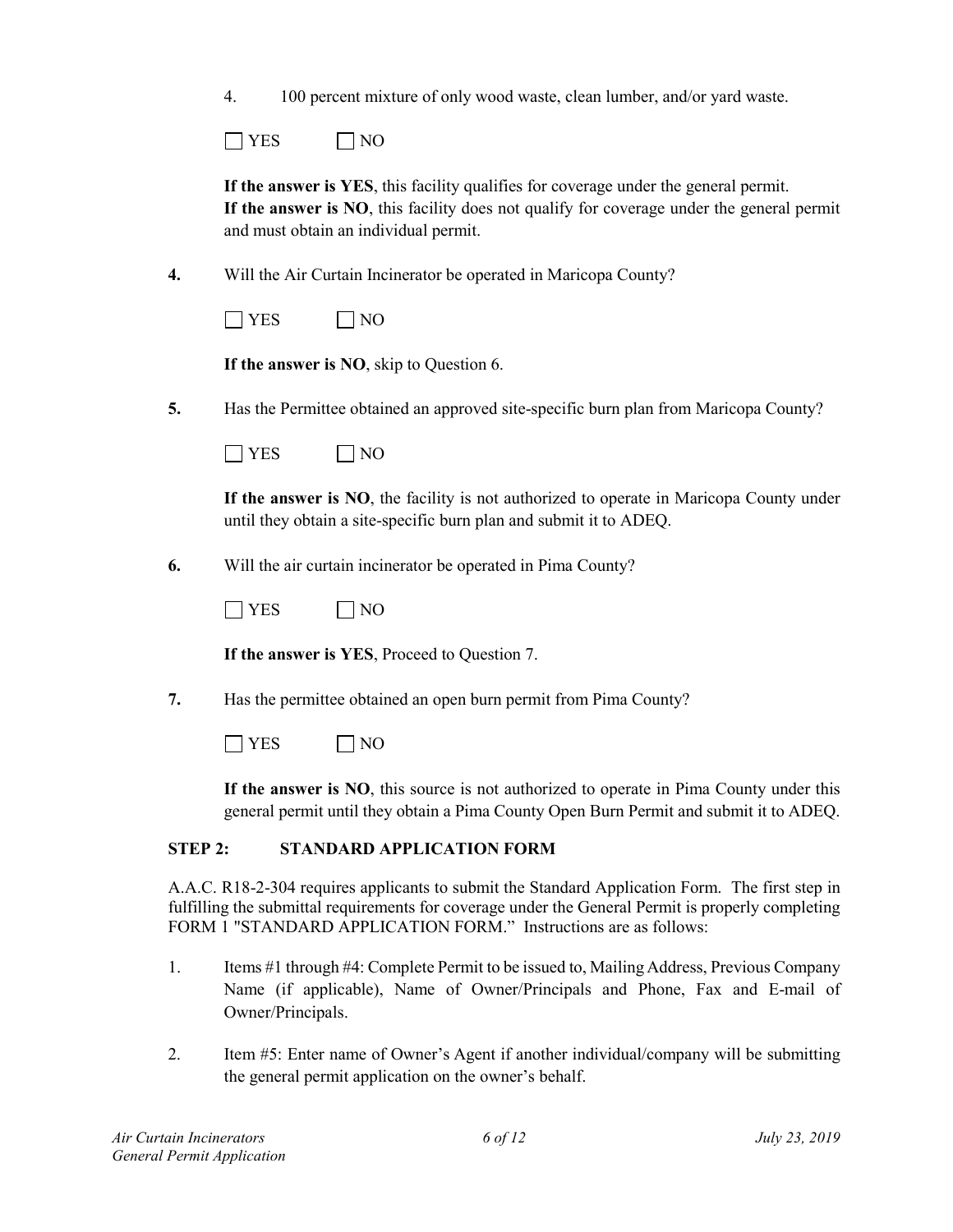- 1. Item #6: The Plant/Site Manager or Contact Person shall be the person the ADEQ may contact for any additional information.
- 2. Item #7: Specify the name and location of the facility. The township/range/section may be substituted for latitude/longitude coordinates, which are specified in degrees, minutes and seconds.
- 3. Item #8, the "Equipment Name/Purpose and Equipment List/Description" should describe the equipment description and purpose. The Equipment List/Description can be referenced to Form 6.
- 4. Item #9: If the "other" box is checked, please be specific as to what the organization is.
- 5. Item #10: asks for the Permit Application Basis, which indicates what type of permit is necessary.
	- a. If the equipment has never been permitted, then the boxes titled "New Source" and "General Permit" should be checked.
	- b. If the equipment is already permitted under an individual permit and you are applying for coverage under the General Permit, then the boxes titled "Renewal of Existing Permit" and "General Permit" should be checked and the current permit number must be included on the line titled "For renewal or modification, include existing permit number".
	- c. If you have a group of equipment covered by the General Permit and you are adding additional equipment, then the boxes titled "Revision" and "General Permit" should be checked and the current General Permit Number(s) must be included on the line titled "For renewal or modification, include existing permit number".
	- d. If the equipment is portable, then the box titled "Portable Source" should be checked.
	- e. For new sources the "Date of Commencement of Construction or Modification" is the expected date that construction will begin. For existing sources this date need not be defined.
	- f. If there is any chance that the equipment will be leased out, answer "yes" in the appropriate box.
	- g. The "Standard Industrial Classification Code" for Air Curtain Incinerators facilities is **24**.
	- h. The "State Permit Class" for Air curtain Incinerators utilizing this application packet is "**Class I General**".
- 8. Items #11 and #12: The "Responsible Official" is the owner or a partner of the company in most cases. It may also be the president or vice-president of larger companies. This official will ensure that the information submitted in the application is correct and that the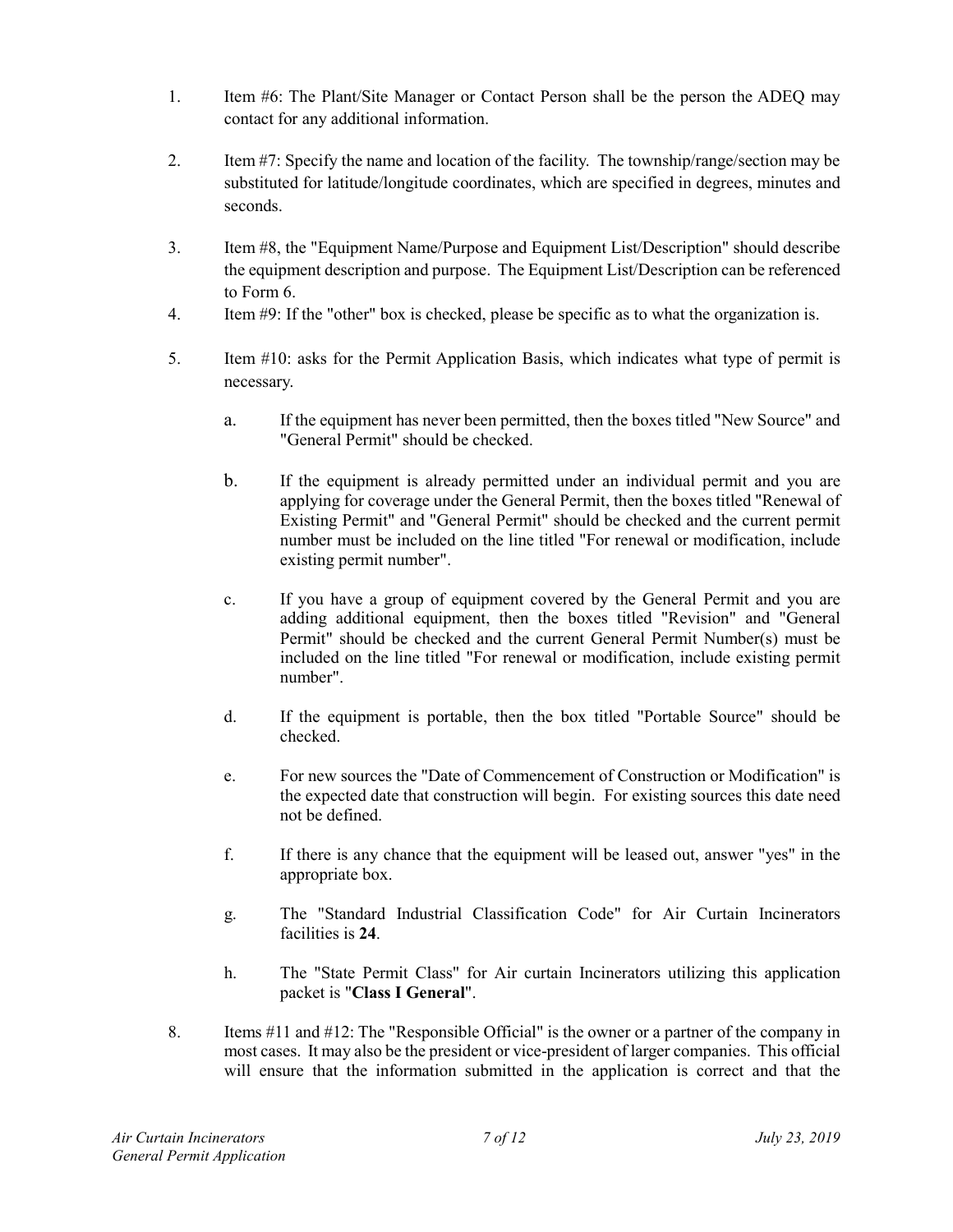requirements of the permit are followed. If there is a question as to who the responsible official is, contact ADEQ for more information.

#### **STEP 3: PROCESS DESCRIPTION**

Please provide a complete description of the incinerator, including how the material is received, burnt, as well as how the residue is handled. The process description must include the amount of material the plant is able to process.

#### **STEP 4: EQUIPMENT LIST**

- 1. ADEQ needs to be able to identify air curtain incinerator/s covered under the General Permit. Use Form 2 to provide a list of the incinerator/s to be permitted. **The list should also include the make, model, maximum rated capacity, serial number, manufacture date, and equipment identification number (if available) for each equipment.**
- 2. In many cases, the equipment will not yet have been purchased at the time of application. If this is the case, the serial number does not need to be listed, but an equipment identification number will need to be provided when it becomes available.

#### **STEP 5: COMPLIANCE CERTIFICATION AND CERTIFICATION OF TRUTH, ACCURACY AND COMPLETENESS**

A compliance certification must be submitted by all applicants. FORM 3 can be used to submit a complete compliance certification.

#### **STEP 6: MAP OF FACILITY LOCATION**

Please provide a map of the current facility location, depicting the perimeter and point of entry. This may be a city map, topographical map or any map that clearly shows the location. Mark the location of the facility on the map and submit it as part of the application. The map should include driving directions to the facility site from the nearest highway.

#### **STEP 7: FILING INSTRUCTIONS**

- 1. All applicants must submit an Application Fee of \$500. Please make your check or money order payable to ADEQ. The Application Fee must accompany each application submittal.
- 2. Please mail the completed application including Forms  $2 \& 3$ , along with the map of the facility location, the Process Description, and the \$500 Application Fee to the following address:

Arizona Department of Environmental Quality Air Quality Division 1110 West Washington Phoenix, Arizona 85007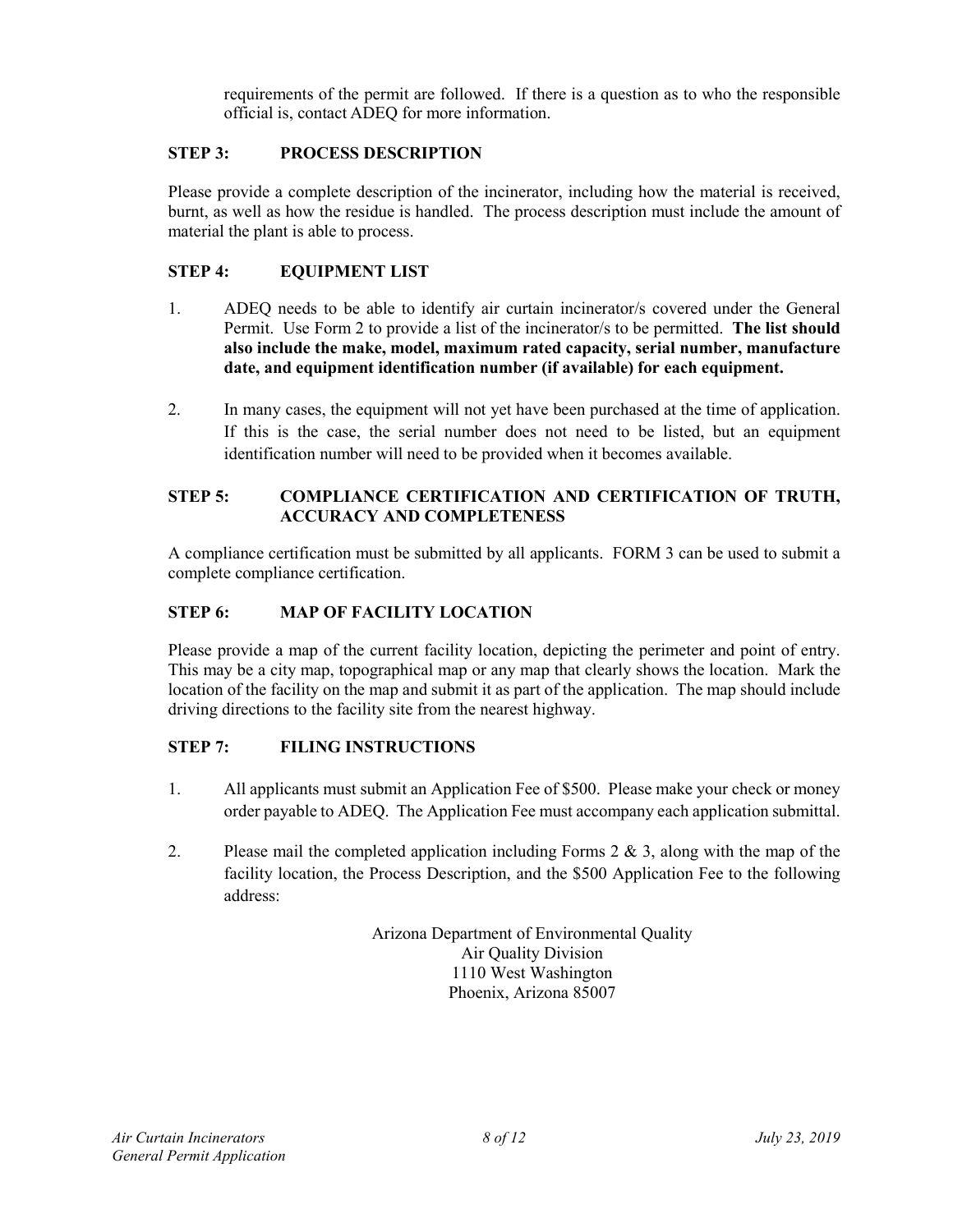## **FORM 1 ARIZONA DEPARTMENT OF ENVIRONMENTAL QUALITY**

**Air Quality Division**

#### **1110 West Washington St** ♦ **Phoenix, AZ 85007** ♦ **Phone: (602) 771-2338**

**APPLICATION FORM FOR AIR CURTAIN INCINERATOR GENERAL PERMIT** 

(As required by A.R.S. § 49-426, and Chapter 2, Article 3, Arizona Administrative Code)

| Facility Name: New York 2014 19:30 and 2014 19:30 and 2014 19:30 and 2014 19:30 and 2014 19:30 and 2014 19:30  |                         |                             |
|----------------------------------------------------------------------------------------------------------------|-------------------------|-----------------------------|
|                                                                                                                |                         |                             |
|                                                                                                                |                         |                             |
|                                                                                                                |                         |                             |
| Latitude/Longitude, Elevation: Manual Manual Manual Manual Manual Manual Manual Manual Manual Manual Manual Ma |                         |                             |
| Type of Organization:                                                                                          |                         |                             |
| $\Box$ Corporation                                                                                             | $\Box$ Individual Owner | $\Box$ Partnership          |
| $\Box$ Government Entity                                                                                       | $\Box$ Other $\Box$     |                             |
| Permit Application Basis: (Check only one box)                                                                 | New Source<br>П         |                             |
|                                                                                                                | П                       | Renewal of Existing Permit  |
|                                                                                                                | $\Box$                  | Revision of Existing Permit |
| For renewal or modification, include existing permit number and expiration date:                               |                         |                             |
|                                                                                                                |                         |                             |
|                                                                                                                |                         |                             |
|                                                                                                                |                         |                             |
|                                                                                                                |                         |                             |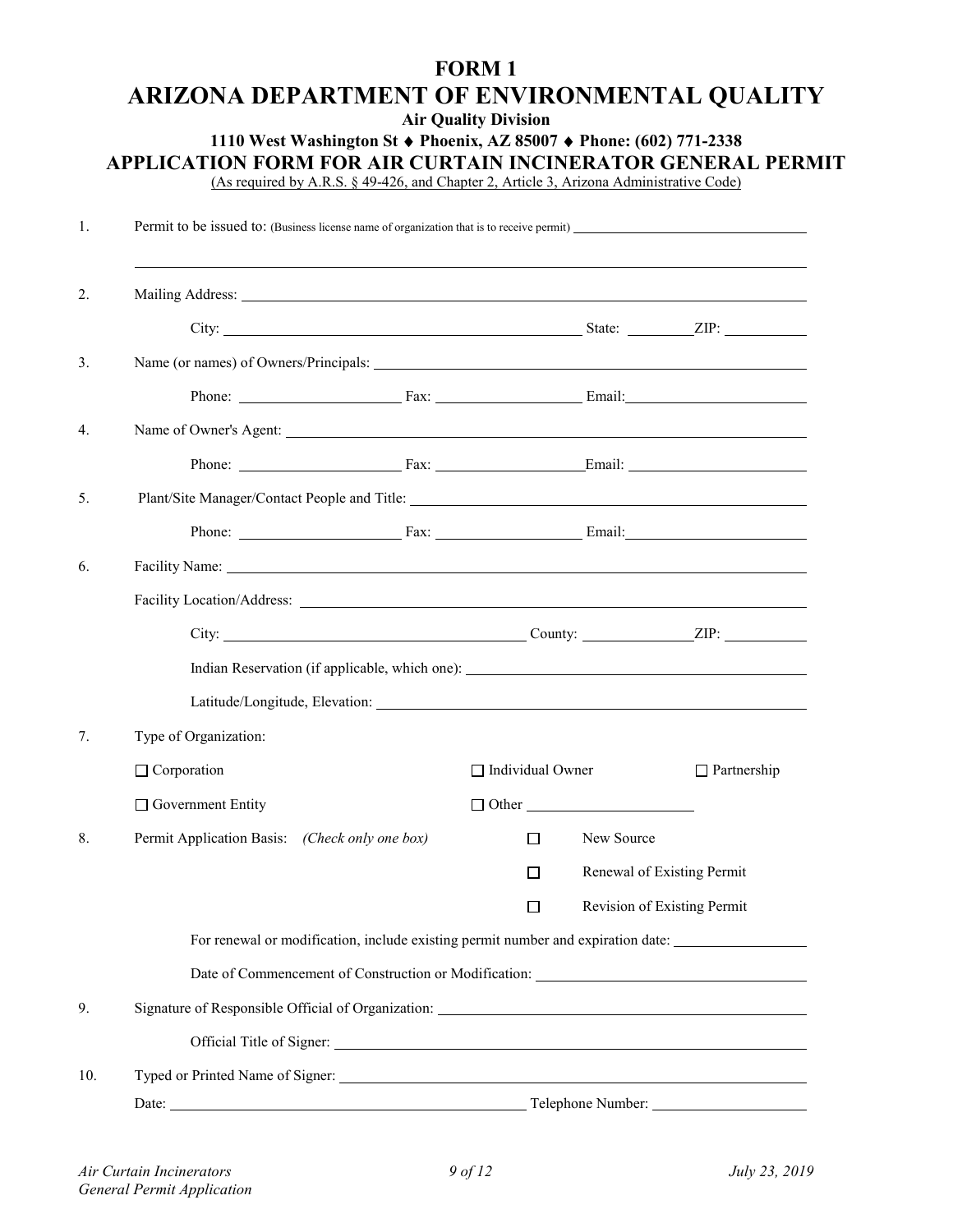#### **FORM 2: EQUIPMENT LIST**

ADEQ needs to be able to identify all pieces of equipment covered under the General Permit. Complete Form 2 to provide a list of all pieces of equipment to be permitted including control equipment and internal combustion engines.

| <b>Type of Equipment</b> | <b>Maximum Rated</b><br>Capacity | <b>Make</b> | Model | <b>Serial Number</b> | Date of<br>Manufacture | Equipment<br>I.D. Number |
|--------------------------|----------------------------------|-------------|-------|----------------------|------------------------|--------------------------|
|                          |                                  |             |       |                      |                        |                          |
|                          |                                  |             |       |                      |                        |                          |
|                          |                                  |             |       |                      |                        |                          |
|                          |                                  |             |       |                      |                        |                          |
|                          |                                  |             |       |                      |                        |                          |
|                          |                                  |             |       |                      |                        |                          |
|                          |                                  |             |       |                      |                        |                          |
|                          |                                  |             |       |                      |                        |                          |
|                          |                                  |             |       |                      |                        |                          |
|                          |                                  |             |       |                      |                        |                          |
|                          |                                  |             |       |                      |                        |                          |
|                          |                                  |             |       |                      |                        |                          |
|                          |                                  |             |       |                      |                        |                          |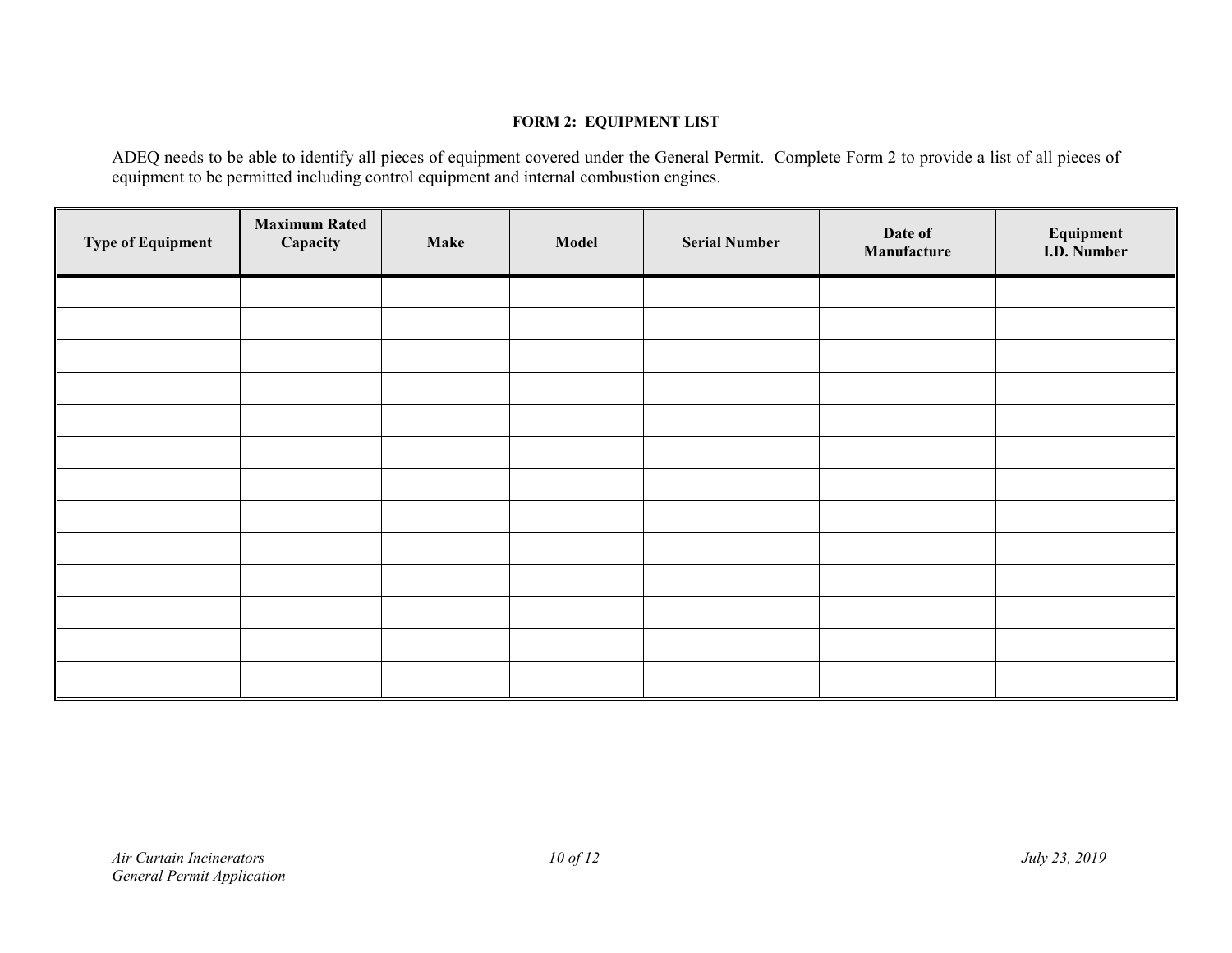## **FORM 3: COMPLIANCE CERTIFICATION AND CERTIFICATION OF TRUTH, ACCURACY, AND COMPLETENESS**

#### **This certification must be signed by the Responsible Official. Applications without a signed certification will be deemed incomplete.**

I certify that I have knowledge of the facts herein set forth, that the same are true, accurate and complete to the best of my knowledge and belief, and that all information not identified by me as confidential in nature shall be treated by ADEQ as public record. I also attest that I am in compliance with the applicable requirements of the General Permit and will continue to comply with such requirements and any future requirements that become effective during the life of the General Permit. I will present a certification of compliance to ADEQ no less than semiannually and more frequently if specified by ADEQ. I further state that I will assume responsibility for the construction, modification, or operation of the source in accordance with Arizona Administrative Code, Title 18, Chapter 2 and any permit issued thereof.

| Typed or Printed Company Name:   |
|----------------------------------|
|                                  |
| Official Title of Signer:        |
|                                  |
| Typed or Printed Name of Signer: |
|                                  |
| Date:                            |